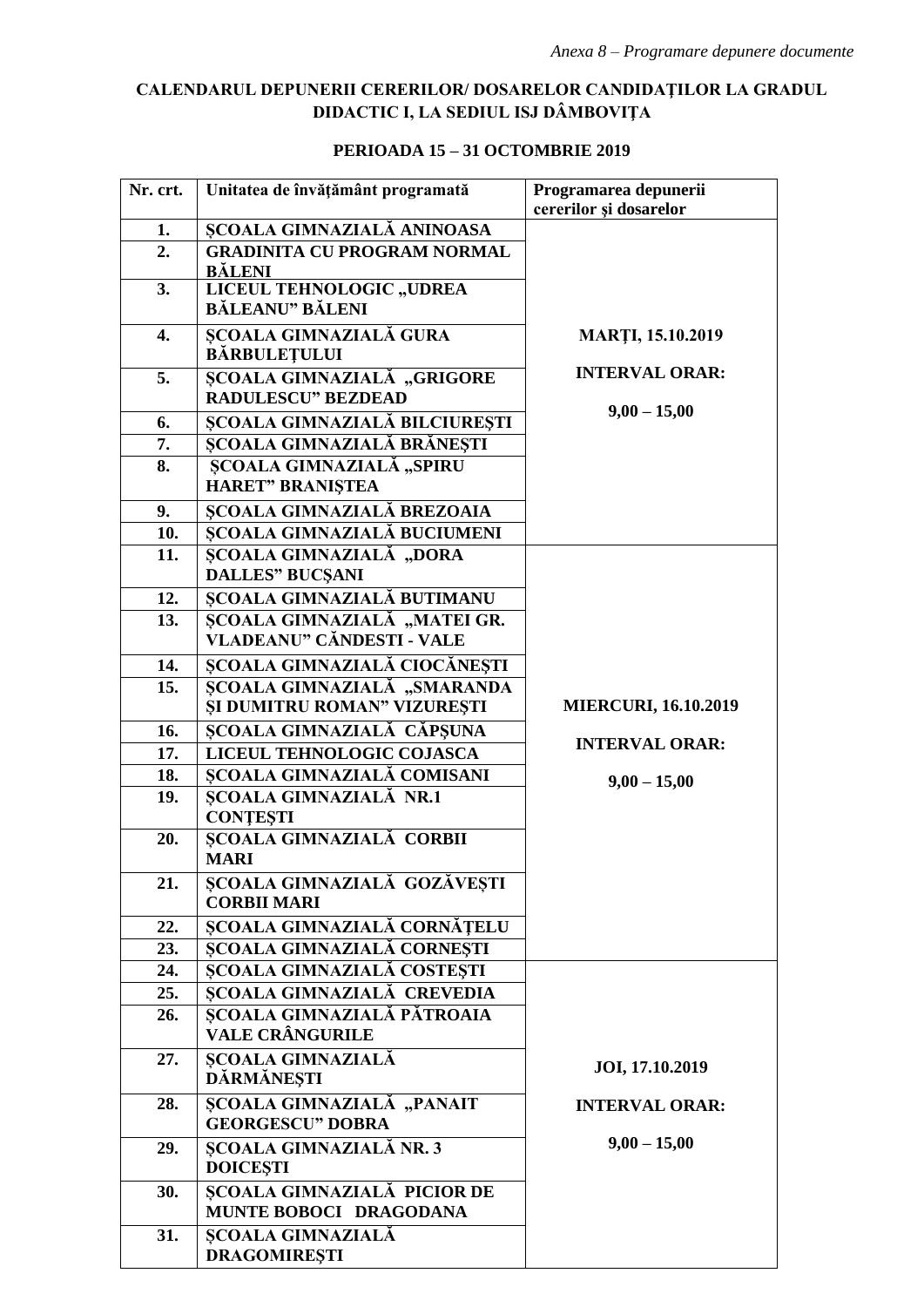| 32. | <b>SCOALA GIMNAZIALĂ RÂNCACIOV</b><br><b>DRAGOMIREȘTI</b>     |                           |
|-----|---------------------------------------------------------------|---------------------------|
| 33. | <b>GRĂDINIȚA "DUMBRAVA</b><br><b>MINUNATĂ" FIENI</b>          |                           |
| 34. | LICEUL TEHNOLOGIC "AUREL<br><b>RAINU" FIENI</b>               |                           |
| 35. | ȘCOALA GIMNAZIALĂ "DIACONU<br><b>CORESI" FIENI</b>            |                           |
| 36. | ȘCOALA GIMNAZIALĂ FINTA                                       |                           |
| 37. | <b>GRĂDINITA "INOCENTA" GĂESTI</b>                            |                           |
| 38. | LICEUL TEHNOLOGIC "DR. C.<br><b>ANGELESCU" GĂEȘTI</b>         | <b>VINERI, 18.10.2019</b> |
| 39. | LICEUL TEHNOLOGIC "IORDACHE<br><b>GOLESCU" GĂEȘTI</b>         | <b>INTERVAL ORAR:</b>     |
| 40. | <b>COLEGIUL NATIONAL "VLADIMIR</b><br><b>STREINU" GĂEȘTI</b>  | $11,00 - 13,30$           |
| 41. | ȘCOALA GIMNAZIALĂ, "RADU CEL<br><b>MARE" GĂEȘTI</b>           |                           |
| 42. | <b>SCOALA GIMNAZIALĂ</b> "SERBAN<br><b>CIOCULESCU" GĂEȘTI</b> |                           |
| 43. | SCOALA GIMNAZIALĂ, "BUICĂ<br><b>IONESCU" GLODENI</b>          |                           |
| 44. | ȘCOALA GIMNAZIALĂ GURA FOII                                   |                           |
| 45. | <b>SCOALA GIMNAZIALĂ GURA</b><br><b>OCNITEI</b>               |                           |
| 46. | <b>ȘCOALA GIMNAZIALĂ GURA SUȚII</b>                           |                           |
| 47. | <b>ȘCOALA GIMNAZIALĂ NR.1</b><br><b>HULUBEȘTI</b>             |                           |
| 48. | ȘCOALA GIMNAZIALĂ NR.1 I. L.<br><b>CARAGIALE</b>              |                           |
| 49. | ȘCOALA GIMNAZIALĂ IEDERA DE<br><b>JOS</b>                     |                           |
| 50. | ȘCOALA GIMNAZIALĂ LUCIENI                                     |                           |
| 51. | <b>SCOALA GIMNAZIALĂ TELESTI</b><br><b>LUDESTI</b>            |                           |
| 52. | <b>ȘCOALA GIMNAZIALĂ NR.2</b><br><b>LUNGULETU</b>             |                           |
| 53. | <b>ȘCOALA GIMNAZIALĂ MALU CU</b><br><b>FLORI</b>              |                           |
| 54. | ȘCOALA GIMNAZIALĂ MĂNEȘTI                                     | LUNI, 21.10.2019          |
| 55. | SCOALA GIMNAZIALĂ MĂTĂSARU                                    |                           |
| 56. | ȘCOALA GIMNAZIALĂ MOGOȘANI                                    | <b>INTERVAL ORAR:</b>     |
| 57. | <b>GRĂDINIȚA CU PROGRAM</b><br>PRELUNGIT NR.4 MORENI          | $10,00 - 16,00$           |
| 58. | COLEGIUL NAȚIONAL "I. L.<br><b>CARAGIALE" MORENI</b>          |                           |
| 59. | LICEUL TEHNOLOGIC PETROL<br><b>MORENI</b>                     |                           |
| 60. | <b>ȘCOALA GIMNAZIALĂ NR.1</b><br><b>MORENI</b>                |                           |
| 61. | <b>ȘCOALA GIMNAZIALĂ NR.3 MORENI</b>                          |                           |
| 62. | <b>SCOALA GIMNAZIALĂ NR.4 MORENI</b>                          |                           |
| 63. | ȘCOALA GIMNAZIALĂ "ION<br><b>CIORĂNESCU" MOROENI</b>          | <b>MARTI, 22.10.2019</b>  |
| 64. | ȘCOALA GIMNAZIALĂ MORTENI                                     | <b>INTERVAL ORAR:</b>     |
| 65. | <b>ȘCOALA PRIMARĂ MOȚĂIENI</b>                                |                           |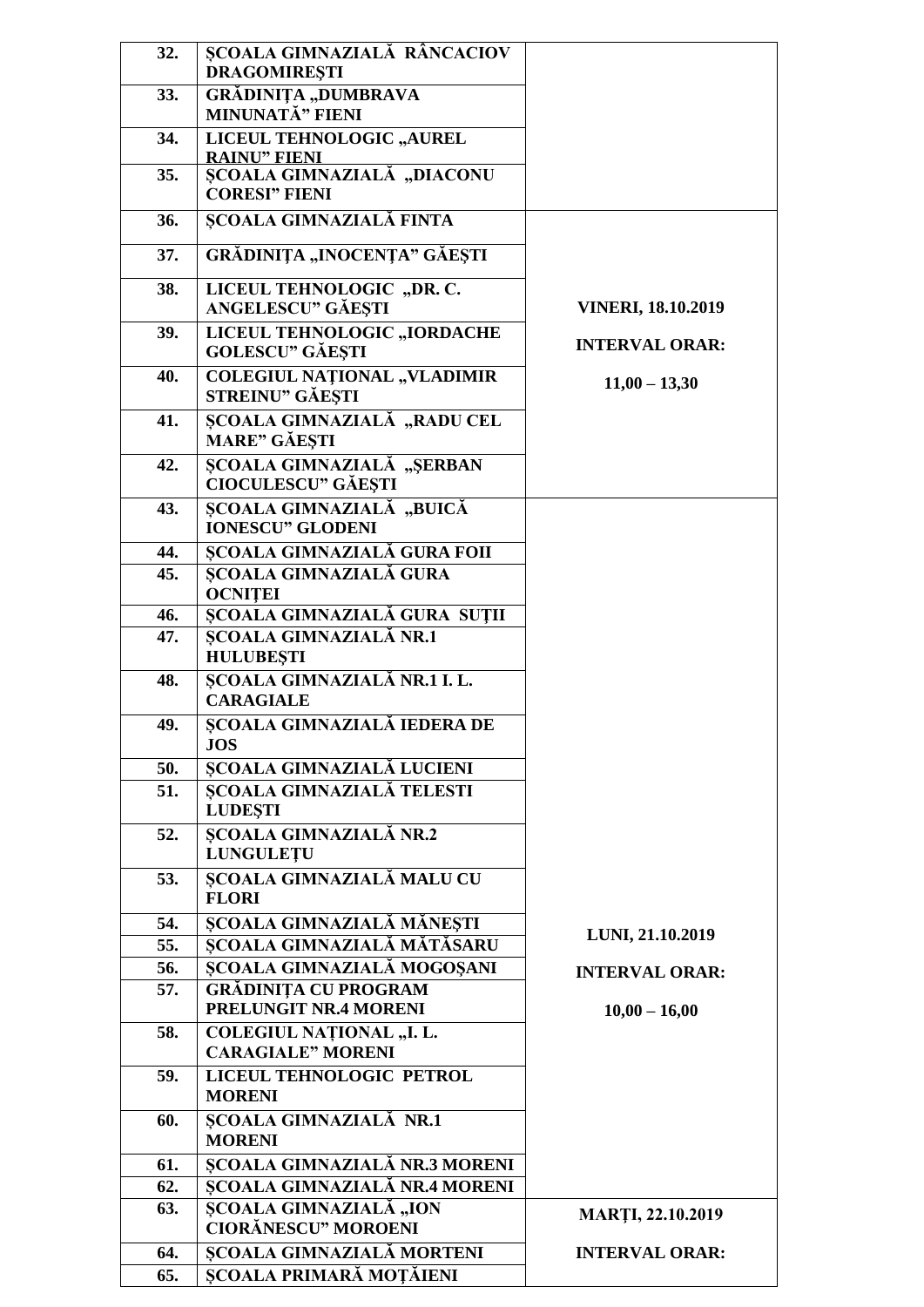| 66.  | ȘCOALA GIMNAZIALĂ NICULEȘTI                               | $9,00 - 15,00$              |
|------|-----------------------------------------------------------|-----------------------------|
| 67.  | LICEUL TEHNOLOGIC NUCET                                   |                             |
| 68.  | ȘCOALA GIMNAZIALĂ NUCET                                   |                             |
| 69.  | ȘCOALA GIMNAZIALĂ OCNIȚA                                  |                             |
| 70.  | ȘCOALA GIMNAZIALĂ ODOBEȘTI                                |                             |
| 71.  | ȘCOALA GIMNAZIALĂ PETREȘTI                                |                             |
| 72.  | ȘCOALA GIMNAZIALĂ PERȘINARI                               |                             |
| 73.  | <b>SCOALA GIMNAZIALĂ PIETRARI</b>                         |                             |
| 74.  | ŞCOALA GIMNAZIALĂ, "SF.                                   |                             |
|      | NICOLAE" PIETROȘIȚA                                       |                             |
| 75.  | SCOALA GIMNAZIALĂ NR.1 POIANA                             |                             |
| 76.  | SCOALA GIMNAZIALĂ POTLOGI                                 |                             |
| 77.  | <b>SCOALA GIMNAZIALĂ ROMÂNESTI</b>                        |                             |
|      | <b>POTLOGI</b>                                            |                             |
| 78.  | ȘCOALA GIMNAZIALĂ PRODULEȘTI                              |                             |
| 79.  | <b>SCOALA GIMNAZIALĂ PUCHENI</b>                          |                             |
| 80.  | <b>GRĂDINIȚA "PRICHINDEL"</b>                             |                             |
|      | <b>PUCIOASA</b>                                           |                             |
| 81.  | <b>GRĂDINIȚA CU PROGRAM</b>                               |                             |
|      | PRELUNGIT NR.2 PUCIOASA                                   |                             |
| 82.  | LICEUL TEHNOLOGIC PUCIOASA                                |                             |
| 83.  | <b>COLEGIUL NATIONAL "NICOLAE</b>                         | <b>MIERCURI, 23.10.2019</b> |
|      | <b>TITULESCU" PUCIOASA</b>                                |                             |
| 84.  | <b>SCOALA GIMNAZIALĂ</b> , "MIHAI                         | <b>INTERVAL ORAR:</b>       |
|      | <b>VITEAZUL" PUCIOASA</b>                                 |                             |
| 85.  | SCOALA GIMNAZIALĂ NR.4 "ELENA                             | $9,00 - 15,00$              |
|      | DONICI CANTACUZINO" PUCIOASA                              |                             |
| 86.  | <b>SCOALA GIMNAZIALĂ RACIU</b>                            |                             |
| 87.  | LICEUL TEORETIC "ION GHICA"                               |                             |
|      | <b>RĂCARI</b>                                             |                             |
| 88.  | ȘCOALA GIMNAZIALĂ RĂSCĂEȚI                                |                             |
| 89.  | ȘCOALA GIMNAZIALĂ RĂZVAD                                  |                             |
| 90.  | SCOALA GIMNAZIALĂ RÂU ALB DE                              |                             |
|      | <b>JOS</b>                                                |                             |
| 91.  | <b>ȘCOALA GIMNAZIALĂ RUNCU</b>                            |                             |
| 92.  | ȘCOALA GIMNAZIALĂ GHINEȘTI                                |                             |
| 93.  | <b>SCOALA GIMNAZIALĂ SELARU</b>                           |                             |
| 94.  | <b>SCOALA GIMNAZIALĂ SLOBOZIA</b>                         |                             |
| 95.  | SCOALA GIMNAZIALĂ "PROF. ILIE                             |                             |
|      | POPESCU" SOTÂNGA                                          |                             |
| 96.  | LICEUL TEHNOLOGIC TĂRTĂȘESTI                              |                             |
| 97.  | ȘCOALA GIMNAZIALĂ TĂRTĂȘEȘTI                              | JOI, 24.10.2019             |
| 98.  | SCOALA GIMNAZIALĂ TĂTĂRANI                                | <b>INTERVAL ORAR:</b>       |
| 99.  | <b>COLEGIUL ECONOMIC "ION GHICA"</b><br><b>TÂRGOVIȘTE</b> |                             |
|      |                                                           | $9,00 - 15,00$              |
| 100. | <b>COLEGIUL NATIONAL</b><br>"CONSTANTIN CANTACUZINO"      |                             |
|      | <b>TÂRGOVIȘTE</b>                                         |                             |
| 101. | <b>COLEGIUL NATIONAL</b>                                  |                             |
|      | "CONSTANTIN CARABELLA"                                    |                             |
|      | <b>TÂRGOVIȘTE</b>                                         |                             |
| 102. | COLEGIUL NAȚIONAL "IENĂCHIȚĂ                              | <b>VINERI, 25.10.2019</b>   |
|      | VĂCĂRESCU" TÂRGOVISTE                                     |                             |
| 103. | <b>GRĂDINIȚA NR.1 TÂRGOVIȘTE</b>                          | <b>INTERVAL ORAR:</b>       |
| 104. | <b>GRĂDINIȚA NR.2 TÂRGOVIȘTE</b>                          |                             |
| 105. | <b>GRĂDINIȚA NR.3 TÂRGOVIȘTE</b>                          | $11,00 - 14,00$             |
|      |                                                           |                             |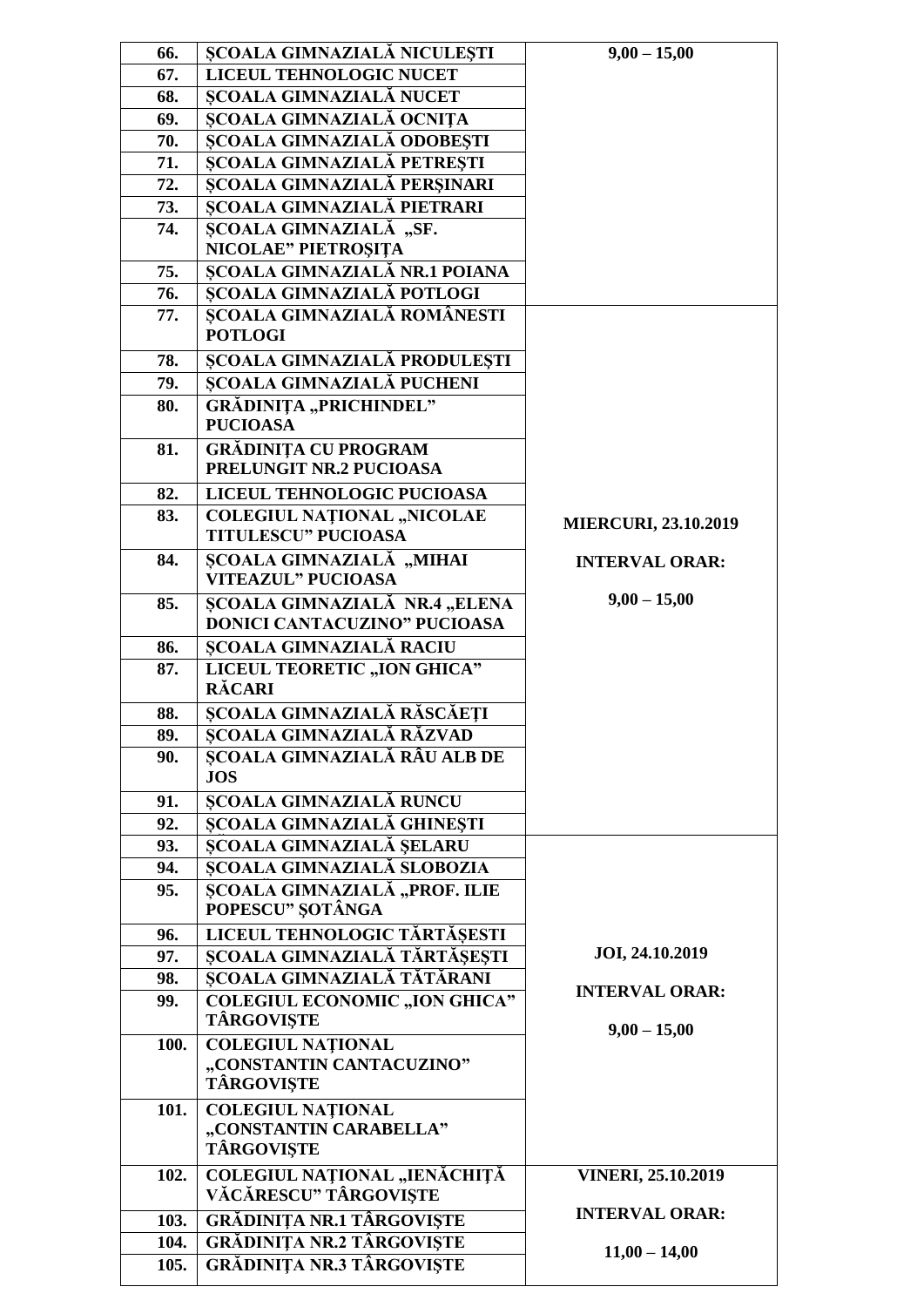| 106. | GRĂDINIȚA "RAZĂ DE SOARE"<br><b>TÂRGOVIȘTE</b>                                   |                                         |
|------|----------------------------------------------------------------------------------|-----------------------------------------|
| 107. | GRĂDINIȚA "ALEXANDRINA<br>SIMIONESCU-GHICA" TÂRGOVIȘTE                           |                                         |
| 108. | <b>GRĂDINIȚA NR.13 TÂRGOVIȘTE</b>                                                |                                         |
| 109. | <b>GRĂDINIȚA NR.14 TÂRGOVIȘTE</b>                                                |                                         |
| 110. | <b>GRĂDINIȚA NR.15 TÂRGOVIȘTE</b>                                                |                                         |
| 111. | <b>GRĂDINIȚA NR.16 TÂRGOVIȘTE</b>                                                |                                         |
| 112. | <b>LICEUL TEHNOLOGIC</b><br>"CONSTANTIN BRÂNCOVEANU"<br><b>TÂRGOVISTE</b>        |                                         |
| 113. | LICEUL TEORETIC "ION HELIADE<br>RĂDULESCU" TÂRGOVIȘTE                            |                                         |
| 114. | LICEUL TEHNOLOGIC "NICOLAE<br><b>CIORĂNESCU" TÂRGOVIȘTE</b>                      |                                         |
| 115. | LICEUL TEHNOLOGIC "SPIRU<br><b>HARET" TÂRGOVISTE</b>                             | LUNI, 28.10.2019                        |
| 116. | LICEUL "VOIEVODUL MIRCEA"<br><b>TÂRGOVISTE</b>                                   | <b>INTERVAL ORAR:</b>                   |
| 117. | LICEUL TEHNOLOGIC AUTO<br>TÂRGOVIȘTE                                             | $11,00 - 15,00$                         |
| 118. | LICEUL DE ARTE, BĂLAȘA<br><b>DOAMNA" TÂRGOVIȘTE</b>                              |                                         |
| 119. | <b>LICEUL TEORETIC "PETRU</b><br><b>CERCEL" TÂRGOVIȘTE</b>                       |                                         |
| 120. | <b>ȘCOALA GIMNAZIALĂ "VASILE</b><br>CÂRLOVA" TÂRGOVIȘTE                          |                                         |
| 121. | SCOALA GIMNAZIALĂ, "I. AL.<br><b>BRĂTESCU-VOINESTI"</b>                          |                                         |
| 122. | SCOALA GIMNAZIALĂ "SMARANDA<br><b>GHEORGHIU" TÂRGOVIȘTE</b>                      |                                         |
| 123. | ȘCOALA GIMNAZIALĂ "CORESI"<br><b>TÂRGOVIȘTE</b>                                  |                                         |
| 124. | ȘCOALA GIMNAZIALĂ, "MIHAI<br>VITEAZUL" TÂRGOVIȘTE                                |                                         |
| 125. | <b>SCOALA GIMNAZIALĂ "RADU CEL</b><br><b>MARE" TÂRGOVIȘTE</b>                    |                                         |
| 126. | ȘCOALA GIMNAZIALĂ, "TUDOR<br><b>VLADIMIRESCU" TÂRGOVIȘTE</b>                     |                                         |
| 127. | ȘCOALA GIMNAZIALĂ "PAUL<br>BĂNICĂ" TÂRGOVIȘTE                                    |                                         |
| 128. | <b>SCOALA GIMNAZIALĂ</b> "MATEI<br><b>BASARAB" TÂRGOVIȘTE</b>                    | <b>MARTI, 29.10.2019</b>                |
| 129. | <b>SEMINARUL TEOLOGIC ORTODOX</b><br>"SF. IOAN GURĂ DE AUR"<br><b>TÂRGOVIȘTE</b> | <b>INTERVAL ORAR:</b><br>$9,00 - 15,00$ |
| 130. | LICEUL TEHNOLOGIC "GOGA<br><b>IONESCU" TITU</b>                                  |                                         |
| 131. | LICEUL TEORETIC "IANCU C.<br><b>VISSARION" TITU</b>                              |                                         |
| 132. | <b>SCOALA GIMNAZIALĂ "PICTOR</b><br><b>NICOLAE GRIGORESCU" TITU</b>              |                                         |
| 133. | <b>SCOALA GIMNAZIALĂ NR.2 TITU</b><br>TÂRG                                       |                                         |